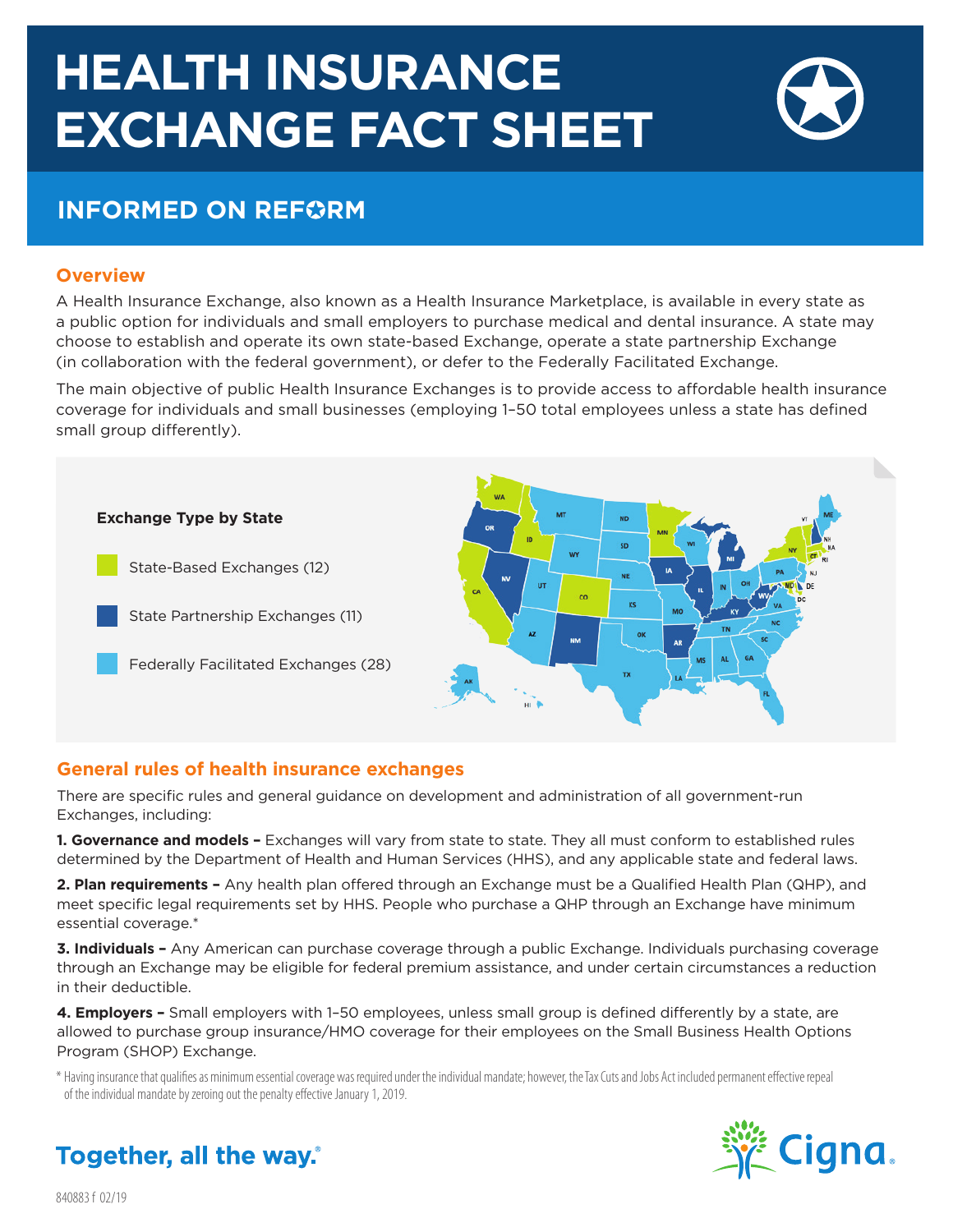# **1. Public vs. Private Exchanges**

It is important to understand that the rules and structure of public vs. private exchanges are very different. While private exchanges aren't subject to the same rigorous rules as public exchanges, they also offer more controls over the options available to employees. Employers help structure and define the options made available to their employees on a private exchange, depending on capabilities and service models.

|                             | <b>STATE HEALTH BENEFIT EXCHANGES</b>                                                                                                                                          | <b>PRIVATE EXCHANGES</b>                                                                                                    |
|-----------------------------|--------------------------------------------------------------------------------------------------------------------------------------------------------------------------------|-----------------------------------------------------------------------------------------------------------------------------|
| <b>Oversight</b>            | • Government Agency, quasi-governmental agency or not<br>for profit                                                                                                            | • Privately owned and operated                                                                                              |
| <b>Objectives</b>           | • Assist individuals, families and small employers in<br>purchasing health insurance<br>• Provide assistance to those who qualify for enrollment in<br>state Medicaid programs | • Offer services to the various individuals and groups in the<br>purchase of health care coverage<br>• Defined contribution |
| <b>Subsidy Availability</b> | • Yes, for those individuals and families between 100-400%<br>of the federal poverty level (FPL)                                                                               | $\cdot$ No                                                                                                                  |
| <b>Eligibility</b>          | • Intended for individuals and small employers looking to<br>purchase health care coverage                                                                                     | • Employers choosing to participate and their eligible<br>employees                                                         |
| <b>Rate Negotiation</b>     | • Individual and small employer focus; very strict rating<br>regulations                                                                                                       | • Negotiated with private exchange<br>(similar to historic insurance negotiations)                                          |
| <b>Employer Size</b>        | • Small employers are 1-50 total employees unless defined<br>differently by a state                                                                                            | • Any size employer                                                                                                         |
| <b>Example</b>              | • Federally Facilitated Exchange<br>• State-based Exchange<br>• State Partnership Exchange                                                                                     | • Third-party exchange partnerships<br>• Single-carrier and multi-carrier options                                           |

#### **Models**

Each Exchange has different options with regard to operating and contracting with participating health plan insurers, which creates a variety of consumer experiences from state to state. There is an open enrollment period for each plan year. These open enrollment periods are determined by the Department of Health and Human Services (HHS) for the Federally Facilitated Exchange, or the states for state-based Exchanges. People with qualifying events may enroll in coverage throughout a plan year.

How each Exchange selects insurers and plans, and how much negotiating and selection they control determines:

- **›** The level of coverage options available
- **›** Breadth of cost and quality comparisons
- **›** The overall consumer "shopping" experience

# **2. Plan requirements and offerings**

Exchanges also vary with regard to plan options and requirements. However, the law requires that a plan offered through a Health Insurance Exchange must be a Qualified Health Plan (QHP).

QHPs are insurance plans that:

- **›** Are certified by the Health Insurance Exchange through which they are offered
- **›** Provide essential health benefits (EHBs)
- **›** Offer "tiered" coverage levels with at least one Silver Plan, one Gold Plan, and a Child-Only Plan
- **›** Charge the same premium for a particular plan whether sold on or off the Exchange
- **›** Meet other requirements as mandated by the state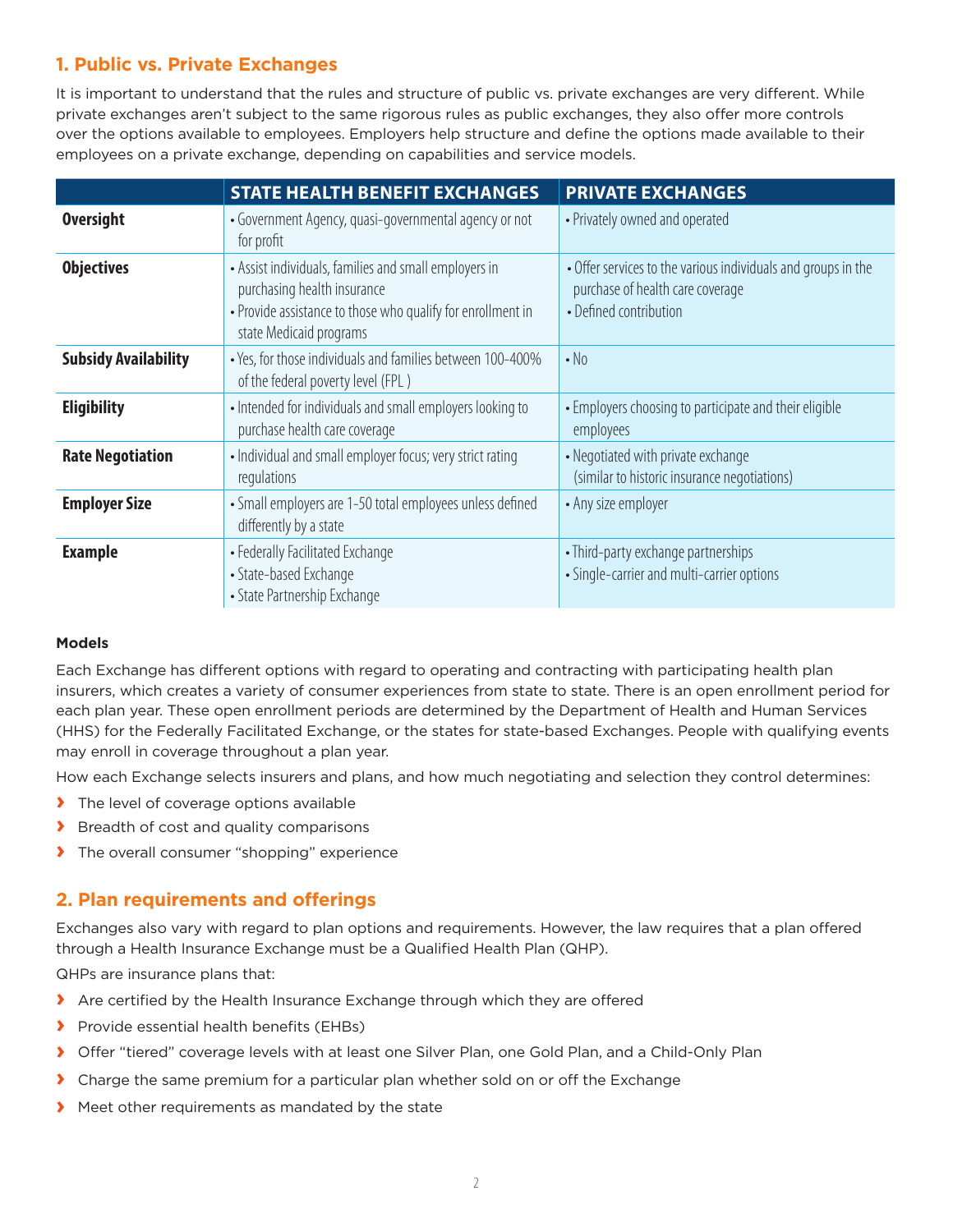#### **Coverage levels**

Plans sold through the Exchange offer coverage at different percentages of coverage from 60–90%. Like any other insurance plan, when the percentage of coverage is higher, the premium and other associated expenses increase.

| <b>PLAN</b>                           | % OF COSTS**                                    |
|---------------------------------------|-------------------------------------------------|
| <b>Catastrophic (individual only)</b> | Up to age 30 or exempt from individual mandate* |
| <b>Bronze</b>                         | 60%                                             |
| <b>Silver</b>                         | 70%                                             |
| Gold                                  | 80%                                             |
| <b>Platinum</b>                       | 90%                                             |

 \* The Tax Cuts and Jobs Act included permanent effective repeal of the individual mandate by zeroing out the penalty effective January 1, 2019. Most individuals were still required to maintain coverage in 2018 or pay a penalty when they file their 2018 federal income tax return in 2019.

\*\* Plans provide essential health benefits and pay for the noted percentage of actuarial value with the Health Savings Account (HSA) out-of-pocket limits.

The insurance policies/HMO service agreements offered on an Exchange must include the following:

- **›** Essential health benefits (see box below)
- **›** Accreditation on clinical quality measures
- **›** No preexisting conditions for all ages
- **›** No annual or lifetime dollar limits on essential health benefits

#### Essential health benefits

Essential health benefits are further defined by each state, but the ten broad categories are as follows:

- **›** Ambulatory patient services
- **›** Emergency services
- **›** Hospitalization
- **›** Maternity and newborn care
- **›** Mental health and substance use disorder services, including behavioral health treatment
- **›** Prescription drugs
- **›** Rehabilitative and habilitative services, and devices
- **›** Laboratory services
- **›** Preventive and wellness services, and chronic disease management
- **›** Pediatric services, including oral and vision care

# **3. Individuals**

People most likely to shop for health coverage through an Exchange are those who currently have private individual insurance, are unemployed, self-employed, or work for businesses that either do not offer insurance or whose plan is unaffordable.

#### **Financial aid**

Millions of people who purchase coverage through an Exchange are likely to be eligible for a subsidy called a Federal Premium Assistance Tax Credit (premium subsidy) to help pay the premium for insurance policies purchased through an Exchange.

The Federal Premium Assistance Tax Credit subsidy is available to individuals and families with low-to-moderate incomes between 100% and 400% of the FPL. The credit amount for purchased coverage is based on the amount by which the premiums exceed a threshold amount. The threshold amounts rise in correlation with the FPL. The FPL varies for individuals and by family size.